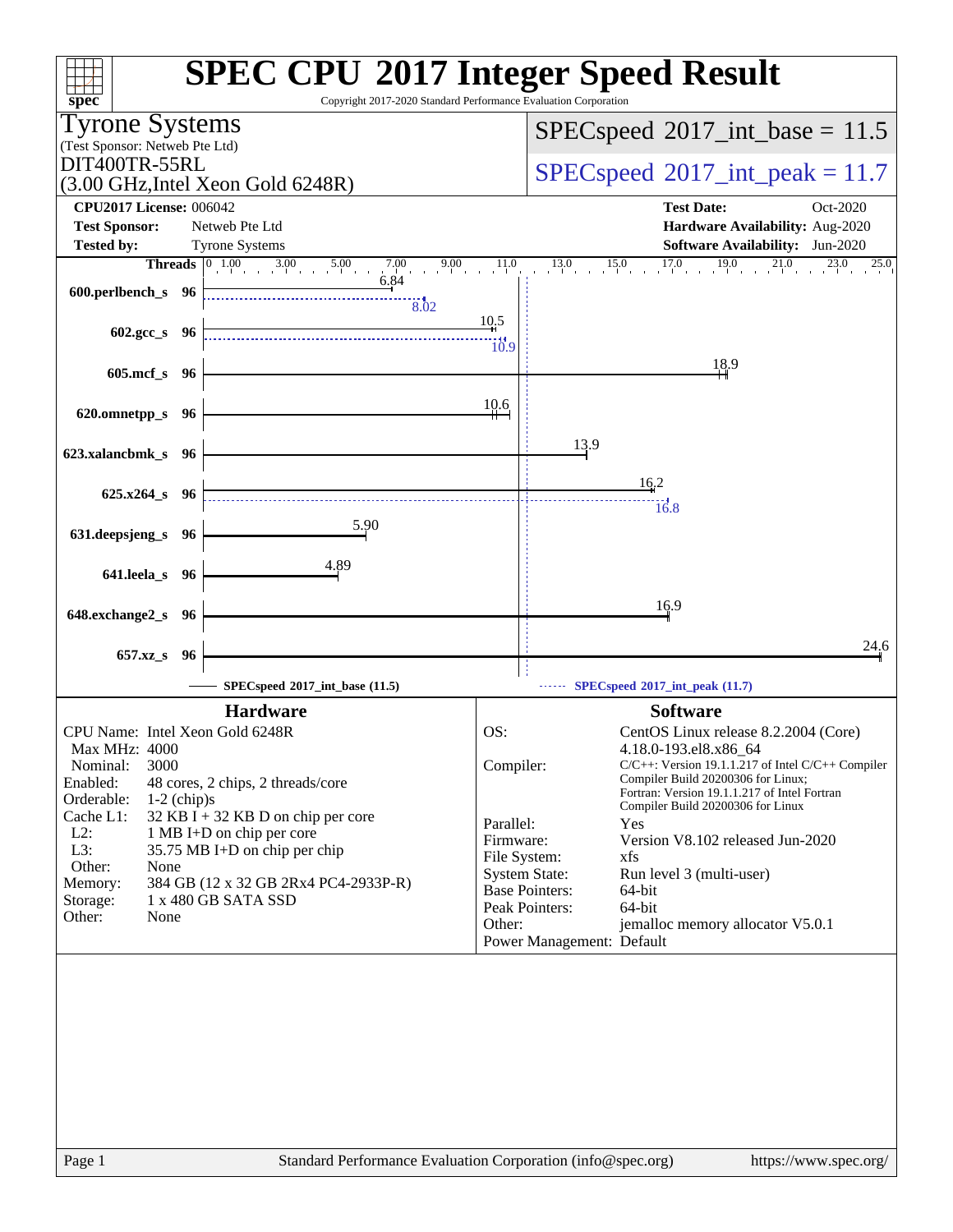Copyright 2017-2020 Standard Performance Evaluation Corporation

### Tyrone Systems

**[spec](http://www.spec.org/)**

(Test Sponsor: Netweb Pte Ltd)

(3.00 GHz,Intel Xeon Gold 6248R)

### $SPECspeed^{\circledcirc}2017\_int\_base = 11.5$  $SPECspeed^{\circledcirc}2017\_int\_base = 11.5$

### DIT400TR-55RL<br> $SPEC speed^{\circ}2017$ \_int\_peak = 11.7

**[CPU2017 License:](http://www.spec.org/auto/cpu2017/Docs/result-fields.html#CPU2017License)** 006042 **[Test Date:](http://www.spec.org/auto/cpu2017/Docs/result-fields.html#TestDate)** Oct-2020 **[Test Sponsor:](http://www.spec.org/auto/cpu2017/Docs/result-fields.html#TestSponsor)** Netweb Pte Ltd **[Hardware Availability:](http://www.spec.org/auto/cpu2017/Docs/result-fields.html#HardwareAvailability)** Aug-2020 **[Tested by:](http://www.spec.org/auto/cpu2017/Docs/result-fields.html#Testedby)** Tyrone Systems **[Software Availability:](http://www.spec.org/auto/cpu2017/Docs/result-fields.html#SoftwareAvailability)** Jun-2020

### **[Results Table](http://www.spec.org/auto/cpu2017/Docs/result-fields.html#ResultsTable)**

|                               | <b>Base</b>    |                |       |                | <b>Peak</b> |                |       |                |                |              |                |              |                |              |
|-------------------------------|----------------|----------------|-------|----------------|-------------|----------------|-------|----------------|----------------|--------------|----------------|--------------|----------------|--------------|
| <b>Benchmark</b>              | <b>Threads</b> | <b>Seconds</b> | Ratio | <b>Seconds</b> | Ratio       | <b>Seconds</b> | Ratio | <b>Threads</b> | <b>Seconds</b> | <b>Ratio</b> | <b>Seconds</b> | <b>Ratio</b> | <b>Seconds</b> | <b>Ratio</b> |
| $600.$ perlbench $\mathsf{S}$ | 96             | 260            | 6.82  | 259            | 6.85        | 260            | 6.84  | 96             | 223            | 7.97         | 221            | 8.02         | 221            | 8.03         |
| $602.\text{gcc}\_\text{s}$    | 96             | 380            | 10.5  | 381            | 10.4        | 375            | 10.6  | 96             | 364            | <b>10.9</b>  | 370            | 10.8         | 363            | 11.0         |
| $605$ .mcf s                  | 96             | 252            | 18.7  | 248            | 19.0        | 249            | 18.9  | 96             | 252            | 18.7         | 248            | 19.0         | 249            | <b>18.9</b>  |
| 620.omnetpp_s                 | 96             | 156            | 10.5  | 147            | 11.1        | 153            | 10.6  | 96             | 156            | 10.5         | 147            | 11.1         | 153            | 10.6         |
| 623.xalancbmk s               | 96             | 102            | 13.9  | <u>102</u>     | 13.9        | 102            | 13.9  | 96             | 102            | 13.9         | 102            | <b>13.9</b>  | 102            | 13.9         |
| 625.x264 s                    | 96             | 109            | 16.2  | 108            | 16.4        | 109            | 16.2  | 96             | 105            | 16.9         | 105            | <b>16.8</b>  | 105            | 16.8         |
| 631.deepsjeng_s               | 96             | 243            | 5.90  | 243            | 5.90        | 243            | 5.90  | 96             | 243            | 5.90         | 243            | 5.90         | 243            | 5.90         |
| 641.leela s                   | 96             | 349            | 4.89  | 349            | 4.89        | 349            | 4.89  | 96             | 349            | 4.89         | 349            | 4.89         | 349            | 4.89         |
| 648.exchange2 s               | 96             | 174            | 16.9  | 174            | 16.9        | 175            | 16.8  | 96             | 174            | 16.9         | 174            | 16.9         | 175            | 16.8         |
| $657.xz$ <sub>S</sub>         | 96             | 251            | 24.6  | <u>252</u>     | 24.6        | 252            | 24.5  | 96             | 251            | 24.6         | 252            | 24.6         | 252            | 24.5         |
| $SPECspeed*2017$ int base =   |                |                | 11.5  |                |             |                |       |                |                |              |                |              |                |              |

**[SPECspeed](http://www.spec.org/auto/cpu2017/Docs/result-fields.html#SPECspeed2017intpeak)[2017\\_int\\_peak =](http://www.spec.org/auto/cpu2017/Docs/result-fields.html#SPECspeed2017intpeak) 11.7**

Results appear in the [order in which they were run.](http://www.spec.org/auto/cpu2017/Docs/result-fields.html#RunOrder) Bold underlined text [indicates a median measurement](http://www.spec.org/auto/cpu2017/Docs/result-fields.html#Median).

### **[Compiler Notes](http://www.spec.org/auto/cpu2017/Docs/result-fields.html#CompilerNotes)**

The inconsistent Compiler version information under Compiler Version section is due to a discrepancy in Intel Compiler. The correct version of C/C++ compiler is: Version 19.1.1.217 Build 20200306 Compiler for Linux The correct version of Fortran compiler is: Version 19.1.1.217 Build 20200306 Compiler for Linux

### **[Operating System Notes](http://www.spec.org/auto/cpu2017/Docs/result-fields.html#OperatingSystemNotes)**

Stack size set to unlimited using "ulimit -s unlimited"

#### **[Environment Variables Notes](http://www.spec.org/auto/cpu2017/Docs/result-fields.html#EnvironmentVariablesNotes)**

```
Environment variables set by runcpu before the start of the run:
KMP AFFINITY = "granularity=fine, scatter"
LD_LIBRARY_PATH = "/home/cpu2017/lib/intel64:/home/cpu2017/je5.0.1-64"
MALLOC_CONF = "retain:true"
OMP_STACKSIZE = "192M"
```
#### **[General Notes](http://www.spec.org/auto/cpu2017/Docs/result-fields.html#GeneralNotes)**

 Binaries compiled on a system with 2x Intel Xeon 4214R CPU + 384GB RAM memory using Centos 8.2 x86\_64 Transparent Huge Pages enabled by default Prior to runcpu invocation Filesystem page cache synced and cleared with: sync; echo 3> /proc/sys/vm/drop\_caches NA: The test sponsor attests, as of date of publication, that CVE-2017-5754 (Meltdown)

**(Continued on next page)**

| Standard Performance Evaluation Corporation (info@spec.org)<br>Page 2 | https://www.spec.org/ |
|-----------------------------------------------------------------------|-----------------------|
|-----------------------------------------------------------------------|-----------------------|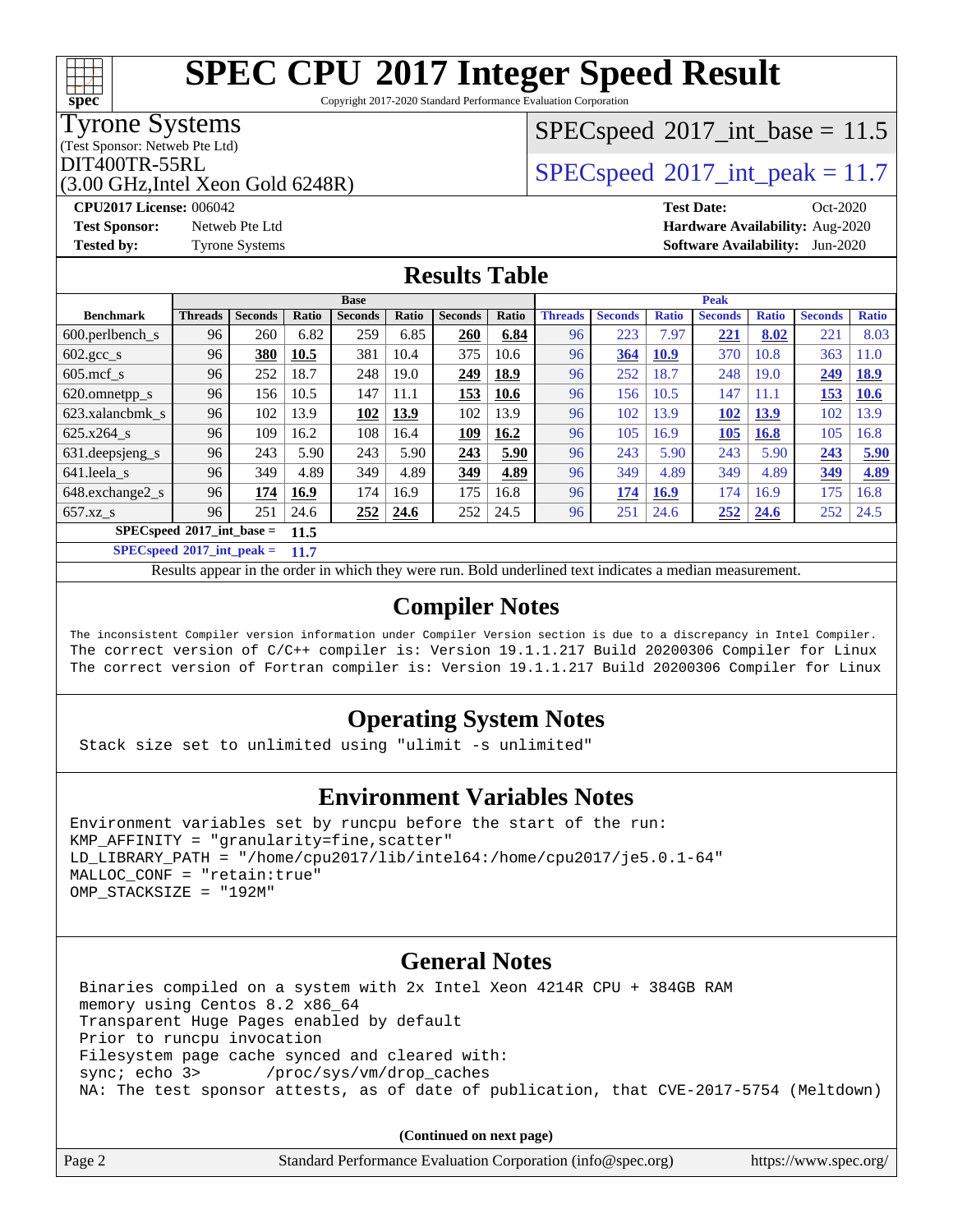Copyright 2017-2020 Standard Performance Evaluation Corporation

Tyrone Systems

 $SPECspeed^{\circ}2017\_int\_base = 11.5$  $SPECspeed^{\circ}2017\_int\_base = 11.5$ 

(Test Sponsor: Netweb Pte Ltd)

DIT400TR-55RL<br> $SPECspeed^{\circ}2017$  $SPECspeed^{\circ}2017$ \_int\_peak = 11.7

(3.00 GHz,Intel Xeon Gold 6248R)

**[Test Sponsor:](http://www.spec.org/auto/cpu2017/Docs/result-fields.html#TestSponsor)** Netweb Pte Ltd **[Hardware Availability:](http://www.spec.org/auto/cpu2017/Docs/result-fields.html#HardwareAvailability)** Aug-2020 **[Tested by:](http://www.spec.org/auto/cpu2017/Docs/result-fields.html#Testedby)** Tyrone Systems **[Software Availability:](http://www.spec.org/auto/cpu2017/Docs/result-fields.html#SoftwareAvailability)** Jun-2020

**[CPU2017 License:](http://www.spec.org/auto/cpu2017/Docs/result-fields.html#CPU2017License)** 006042 **[Test Date:](http://www.spec.org/auto/cpu2017/Docs/result-fields.html#TestDate)** Oct-2020

#### **[General Notes \(Continued\)](http://www.spec.org/auto/cpu2017/Docs/result-fields.html#GeneralNotes)**

 is mitigated in the system as tested and documented. Yes: The test sponsor attests, as of date of publication, that CVE-2017-5753 (Spectre variant 1) is mitigated in the system as tested and documented. Yes: The test sponsor attests, as of date of publication, that CVE-2017-5715 (Spectre variant 2) is mitigated in the system as tested and documented. jemalloc, a general purpose malloc implementation built with the RedHat Enterprise 7.5, and the system compiler gcc 4.8.5 sources available from jemalloc.net or<https://github.com/jemalloc/jemalloc/releases>

### **[Platform Notes](http://www.spec.org/auto/cpu2017/Docs/result-fields.html#PlatformNotes)**

Page 3 Standard Performance Evaluation Corporation [\(info@spec.org\)](mailto:info@spec.org) <https://www.spec.org/> Sysinfo program /home/cpu2017/bin/sysinfo Rev: r6365 of 2019-08-21 295195f888a3d7edb1e6e46a485a0011 running on localhost.localdomain Sun Oct 11 22:05:41 2020 SUT (System Under Test) info as seen by some common utilities. For more information on this section, see <https://www.spec.org/cpu2017/Docs/config.html#sysinfo> From /proc/cpuinfo model name : Intel(R) Xeon(R) Gold 6248R CPU @ 3.00GHz 2 "physical id"s (chips) 96 "processors" cores, siblings (Caution: counting these is hw and system dependent. The following excerpts from /proc/cpuinfo might not be reliable. Use with caution.) cpu cores : 24 siblings : 48 physical 0: cores 0 1 2 3 4 5 6 9 10 11 12 13 16 17 18 19 20 21 24 25 26 27 28 29 physical 1: cores 0 1 2 3 4 5 6 8 9 10 11 12 13 16 17 18 19 20 21 25 26 27 28 29 From lscpu: Architecture: x86\_64 CPU op-mode(s): 32-bit, 64-bit Byte Order: Little Endian CPU(s): 96 On-line CPU(s) list: 0-95 Thread(s) per core: 2 Core(s) per socket: 24 Socket(s): 2 NUMA node(s): 2 Vendor ID: GenuineIntel CPU family: 6 Model: 85 Model name: Intel(R) Xeon(R) Gold 6248R CPU @ 3.00GHz Stepping: 7 **(Continued on next page)**

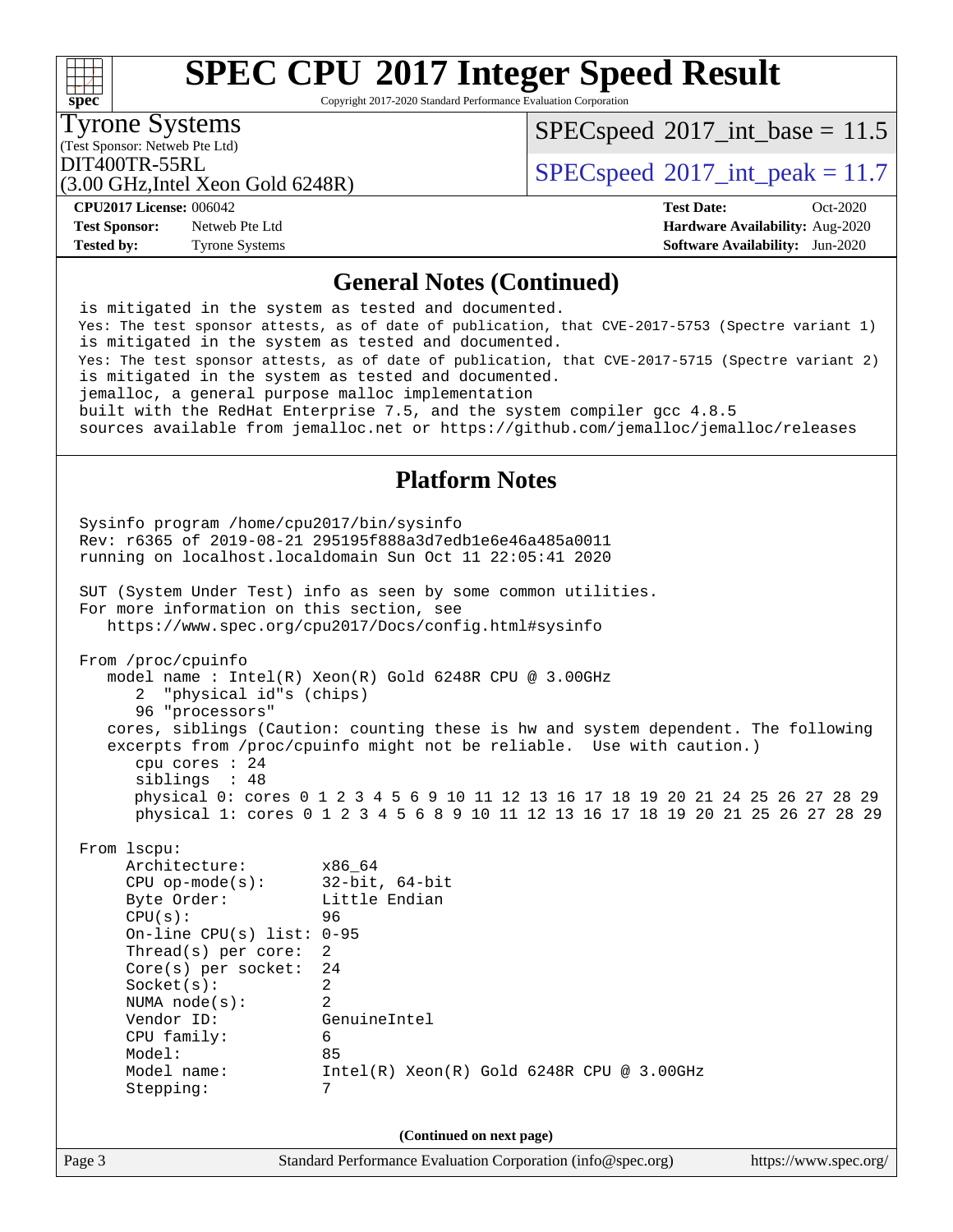Copyright 2017-2020 Standard Performance Evaluation Corporation

Tyrone Systems

**[spec](http://www.spec.org/)**

 $+\ +$ 

(Test Sponsor: Netweb Pte Ltd)

 $SPECspeed^{\circ}2017\_int\_base = 11.5$  $SPECspeed^{\circ}2017\_int\_base = 11.5$ 

DIT400TR-55RL<br> $SPECspeed^{\circ}2017$  $SPECspeed^{\circ}2017$ \_int\_peak = 11.7

(3.00 GHz,Intel Xeon Gold 6248R) **[CPU2017 License:](http://www.spec.org/auto/cpu2017/Docs/result-fields.html#CPU2017License)** 006042 **[Test Date:](http://www.spec.org/auto/cpu2017/Docs/result-fields.html#TestDate)** Oct-2020

**[Test Sponsor:](http://www.spec.org/auto/cpu2017/Docs/result-fields.html#TestSponsor)** Netweb Pte Ltd **[Hardware Availability:](http://www.spec.org/auto/cpu2017/Docs/result-fields.html#HardwareAvailability)** Aug-2020 **[Tested by:](http://www.spec.org/auto/cpu2017/Docs/result-fields.html#Testedby)** Tyrone Systems **[Software Availability:](http://www.spec.org/auto/cpu2017/Docs/result-fields.html#SoftwareAvailability)** Jun-2020

#### **[Platform Notes \(Continued\)](http://www.spec.org/auto/cpu2017/Docs/result-fields.html#PlatformNotes)**

 CPU MHz: 3700.075 CPU max MHz: 4000.0000 CPU min MHz: 1200.0000 BogoMIPS: 6000.00 Virtualization: VT-x L1d cache: 32K L1i cache: 32K L2 cache: 1024K<br>
L3 cache: 36608K  $L3$  cache: NUMA node0 CPU(s): 0-23,48-71 NUMA node1 CPU(s): 24-47,72-95 Flags: fpu vme de pse tsc msr pae mce cx8 apic sep mtrr pge mca cmov pat pse36 clflush dts acpi mmx fxsr sse sse2 ss ht tm pbe syscall nx pdpe1gb rdtscp lm constant\_tsc art arch\_perfmon pebs bts rep\_good nopl xtopology nonstop\_tsc cpuid aperfmperf pni pclmulqdq dtes64 monitor ds\_cpl vmx smx est tm2 ssse3 sdbg fma cx16 xtpr pdcm pcid dca sse4\_1 sse4\_2 x2apic movbe popcnt tsc\_deadline\_timer aes xsave avx f16c rdrand lahf\_lm abm 3dnowprefetch cpuid\_fault epb cat\_l3 cdp\_l3 invpcid\_single intel\_ppin ssbd mba ibrs ibpb stibp ibrs\_enhanced tpr\_shadow vnmi flexpriority ept vpid fsgsbase tsc\_adjust bmi1 hle avx2 smep bmi2 erms invpcid rtm cqm mpx rdt\_a avx512f avx512dq rdseed adx smap clflushopt clwb intel\_pt avx512cd avx512bw avx512vl xsaveopt xsavec xgetbv1 xsaves cqm\_llc cqm\_occup\_llc cqm\_mbm\_total cqm\_mbm\_local dtherm ida arat pln pts hwp hwp\_act\_window hwp\_epp hwp\_pkg\_req pku ospke avx512\_vnni md\_clear flush\_l1d arch\_capabilities /proc/cpuinfo cache data cache size : 36608 KB From numactl --hardware WARNING: a numactl 'node' might or might not correspond to a physical chip. available: 2 nodes (0-1) node 0 cpus: 0 1 2 3 4 5 6 7 8 9 10 11 12 13 14 15 16 17 18 19 20 21 22 23 48 49 50 51 52 53 54 55 56 57 58 59 60 61 62 63 64 65 66 67 68 69 70 71 node 0 size: 192073 MB node 0 free: 157642 MB node 1 cpus: 24 25 26 27 28 29 30 31 32 33 34 35 36 37 38 39 40 41 42 43 44 45 46 47 72 73 74 75 76 77 78 79 80 81 82 83 84 85 86 87 88 89 90 91 92 93 94 95 node 1 size: 193525 MB node 1 free: 162063 MB node distances: node 0 1 0: 10 21 1: 21 10 From /proc/meminfo MemTotal: 394853020 kB HugePages\_Total: 0 Hugepagesize: 2048 kB **(Continued on next page)**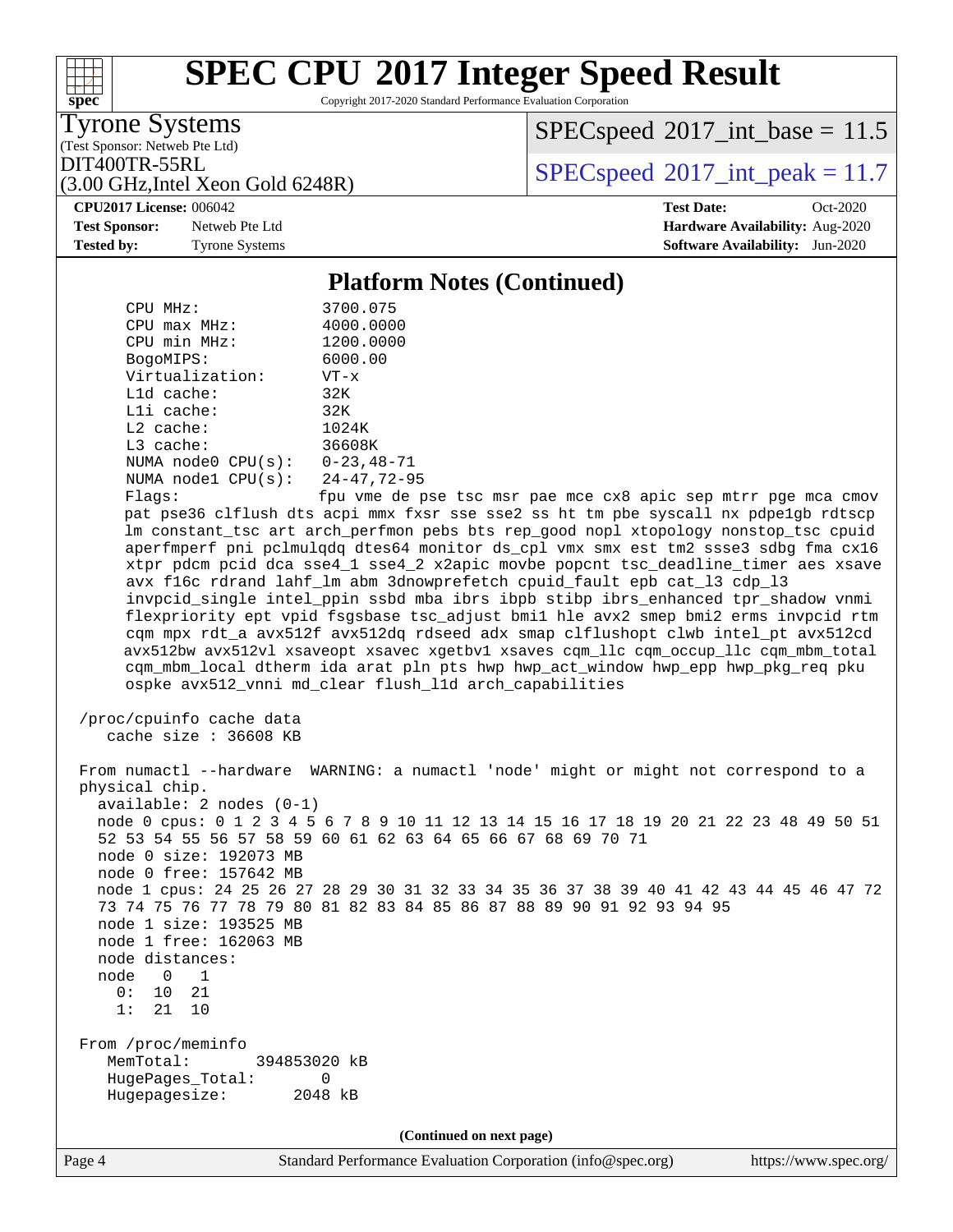#### Page 5 Standard Performance Evaluation Corporation [\(info@spec.org\)](mailto:info@spec.org) <https://www.spec.org/> **[spec](http://www.spec.org/) [SPEC CPU](http://www.spec.org/auto/cpu2017/Docs/result-fields.html#SPECCPU2017IntegerSpeedResult)[2017 Integer Speed Result](http://www.spec.org/auto/cpu2017/Docs/result-fields.html#SPECCPU2017IntegerSpeedResult)** Copyright 2017-2020 Standard Performance Evaluation Corporation (Test Sponsor: Netweb Pte Ltd) Tyrone Systems (3.00 GHz,Intel Xeon Gold 6248R) DIT400TR-55RL<br> $SPEC speed^{\circ}2017$ \_int\_peak = 11.7  $SPECspeed^{\circ}2017\_int\_base = 11.5$  $SPECspeed^{\circ}2017\_int\_base = 11.5$ **[CPU2017 License:](http://www.spec.org/auto/cpu2017/Docs/result-fields.html#CPU2017License)** 006042 **[Test Date:](http://www.spec.org/auto/cpu2017/Docs/result-fields.html#TestDate)** Oct-2020 **[Test Sponsor:](http://www.spec.org/auto/cpu2017/Docs/result-fields.html#TestSponsor)** Netweb Pte Ltd **[Hardware Availability:](http://www.spec.org/auto/cpu2017/Docs/result-fields.html#HardwareAvailability)** Aug-2020 **[Tested by:](http://www.spec.org/auto/cpu2017/Docs/result-fields.html#Testedby)** Tyrone Systems **[Software Availability:](http://www.spec.org/auto/cpu2017/Docs/result-fields.html#SoftwareAvailability)** Jun-2020 **[Platform Notes \(Continued\)](http://www.spec.org/auto/cpu2017/Docs/result-fields.html#PlatformNotes)** From /etc/\*release\* /etc/\*version\* centos-release: CentOS Linux release 8.2.2004 (Core) centos-release-upstream: Derived from Red Hat Enterprise Linux 8.2 (Source) os-release: NAME="CentOS Linux" VERSION="8 (Core)" ID="centos" ID\_LIKE="rhel fedora" VERSION\_ID="8" PLATFORM\_ID="platform:el8" PRETTY\_NAME="CentOS\_Linux 8 (Core)" ANSI\_COLOR="0;31" redhat-release: CentOS Linux release 8.2.2004 (Core) system-release: CentOS Linux release 8.2.2004 (Core) system-release-cpe: cpe:/o:centos:centos:8 uname -a: Linux localhost.localdomain 4.18.0-193.el8.x86\_64 #1 SMP Fri May 8 10:59:10 UTC 2020 x86\_64 x86\_64 x86\_64 GNU/Linux Kernel self-reported vulnerability status: itlb\_multihit: KVM: Mitigation: Split huge pages CVE-2018-3620 (L1 Terminal Fault): Not affected Microarchitectural Data Sampling: Not affected CVE-2017-5754 (Meltdown): Not affected CVE-2018-3639 (Speculative Store Bypass): Mitigation: Speculative Store Bypass disabled via prctl and seccomp CVE-2017-5753 (Spectre variant 1): Mitigation: usercopy/swapgs barriers and \_\_user pointer sanitization CVE-2017-5715 (Spectre variant 2): Mitigation: Enhanced IBRS, IBPB: conditional, RSB filling tsx\_async\_abort: Mitigation: Clear CPU buffers; SMT vulnerable run-level 3 Oct 10 12:05 SPEC is set to: /home/cpu2017 Filesystem Type Size Used Avail Use% Mounted on /dev/mapper/cl-home xfs 392G 66G 326G 17% /home From /sys/devices/virtual/dmi/id BIOS: American Megatrends Inc. V8.102 06/09/2020 Vendor: Tyrone Systems Product: TP12XH-L2I Product Family: empty Serial: empty **(Continued on next page)**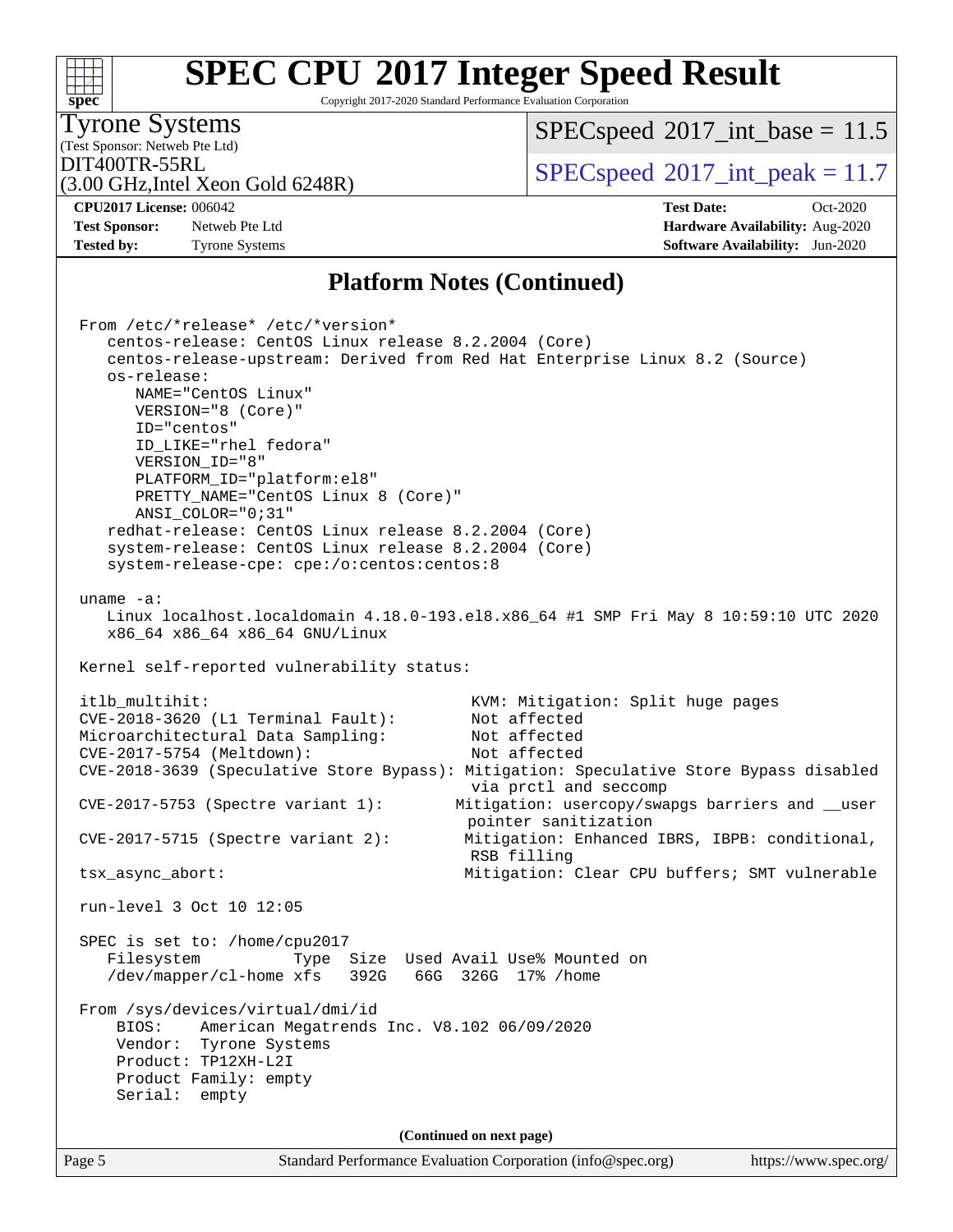Copyright 2017-2020 Standard Performance Evaluation Corporation

(Test Sponsor: Netweb Pte Ltd) Tyrone Systems

**[spec](http://www.spec.org/)**

 $SPECspeed^{\circledcirc}2017\_int\_base = 11.5$  $SPECspeed^{\circledcirc}2017\_int\_base = 11.5$ 

(3.00 GHz,Intel Xeon Gold 6248R)

 $\text{DIT400TR-55RL}$ <br>(3.00 GHz Intel Year Gold 6248R)

**[Test Sponsor:](http://www.spec.org/auto/cpu2017/Docs/result-fields.html#TestSponsor)** Netweb Pte Ltd **[Hardware Availability:](http://www.spec.org/auto/cpu2017/Docs/result-fields.html#HardwareAvailability)** Aug-2020 **[Tested by:](http://www.spec.org/auto/cpu2017/Docs/result-fields.html#Testedby)** Tyrone Systems **[Software Availability:](http://www.spec.org/auto/cpu2017/Docs/result-fields.html#SoftwareAvailability)** Jun-2020

**[CPU2017 License:](http://www.spec.org/auto/cpu2017/Docs/result-fields.html#CPU2017License)** 006042 **[Test Date:](http://www.spec.org/auto/cpu2017/Docs/result-fields.html#TestDate)** Oct-2020

#### **[Platform Notes \(Continued\)](http://www.spec.org/auto/cpu2017/Docs/result-fields.html#PlatformNotes)**

 Additional information from dmidecode follows. WARNING: Use caution when you interpret this section. The 'dmidecode' program reads system data which is "intended to allow hardware to be accurately determined", but the intent may not be met, as there are frequent changes to hardware, firmware, and the "DMTF SMBIOS" standard. Memory:

12x Samsung M393A4K40CB2-CVF 32 GB 2 rank 2933

(End of data from sysinfo program)

#### **[Compiler Version Notes](http://www.spec.org/auto/cpu2017/Docs/result-fields.html#CompilerVersionNotes)**

| C | 600.perlbench_s(base) 602.gcc_s(base, peak) 605.mcf_s(base, peak)<br>625.x264_s(base, peak) 657.xz_s(base, peak)                                                                 |
|---|----------------------------------------------------------------------------------------------------------------------------------------------------------------------------------|
|   | Intel(R) C Compiler for applications running on Intel(R) $64$ , Version 2021.1<br>NextGen Build 20200304                                                                         |
|   | Copyright (C) 1985-2020 Intel Corporation. All rights reserved.                                                                                                                  |
| C | $\vert$ 600.perlbench_s(peak)                                                                                                                                                    |
|   | Intel(R) C Intel(R) 64 Compiler for applications running on Intel(R) 64,<br>Version 19.1.1.217 Build 20200306<br>Copyright (C) 1985-2020 Intel Corporation. All rights reserved. |
| C | 600.perlbench_s(base) 602.gcc_s(base, peak) 605.mcf_s(base, peak)                                                                                                                |
|   | $625.x264_s(base, peak)$ 657.xz <sub>_S</sub> (base, peak)                                                                                                                       |
|   | Intel(R) C Compiler for applications running on Intel(R) $64$ , Version 2021.1<br>NextGen Build 20200304<br>Copyright (C) 1985-2020 Intel Corporation. All rights reserved.      |
|   | ---------------------------------                                                                                                                                                |
| C | $\vert$ 600. perlbench s(peak)                                                                                                                                                   |
|   | Intel(R) C Intel(R) 64 Compiler for applications running on Intel(R) 64,<br>Version 19.1.1.217 Build 20200306<br>Copyright (C) 1985-2020 Intel Corporation. All rights reserved. |
|   |                                                                                                                                                                                  |

**(Continued on next page)**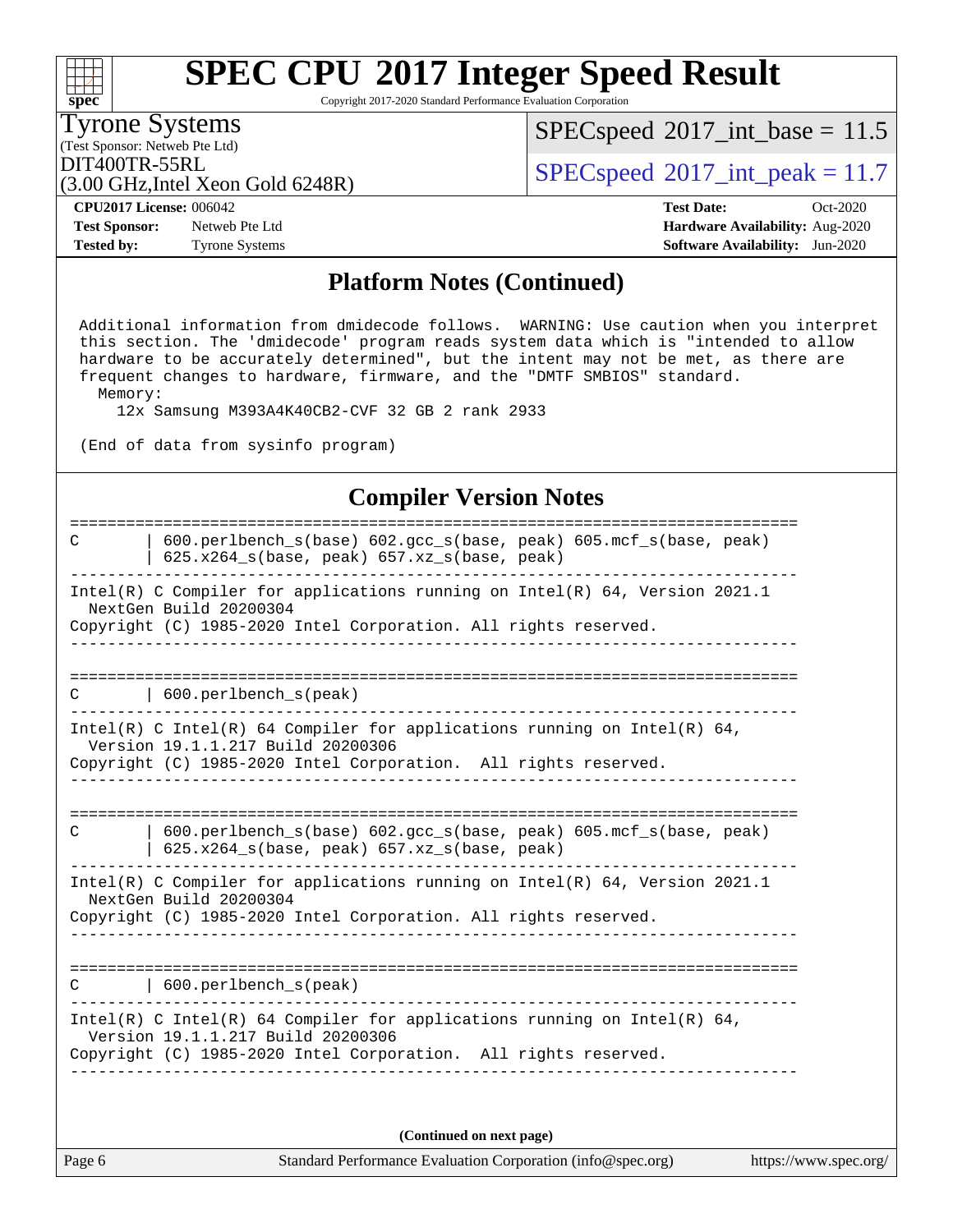| S<br>oeo<br>L. |  |  |  |  |
|----------------|--|--|--|--|

Copyright 2017-2020 Standard Performance Evaluation Corporation

Tyrone Systems

 $SPECspeed*2017\_int\_base = 11.5$  $SPECspeed*2017\_int\_base = 11.5$ 

(Test Sponsor: Netweb Pte Ltd)

 $DIT400TR-55RL$ <br>[SPECspeed](http://www.spec.org/auto/cpu2017/Docs/result-fields.html#SPECspeed2017intpeak)®[2017\\_int\\_peak = 1](http://www.spec.org/auto/cpu2017/Docs/result-fields.html#SPECspeed2017intpeak)1.7

(3.00 GHz,Intel Xeon Gold 6248R)

**[Test Sponsor:](http://www.spec.org/auto/cpu2017/Docs/result-fields.html#TestSponsor)** Netweb Pte Ltd **[Hardware Availability:](http://www.spec.org/auto/cpu2017/Docs/result-fields.html#HardwareAvailability)** Aug-2020

**[CPU2017 License:](http://www.spec.org/auto/cpu2017/Docs/result-fields.html#CPU2017License)** 006042 **[Test Date:](http://www.spec.org/auto/cpu2017/Docs/result-fields.html#TestDate)** Oct-2020 [Tested by:](http://www.spec.org/auto/cpu2017/Docs/result-fields.html#Testedby) Tyrone Systems **[Software Availability:](http://www.spec.org/auto/cpu2017/Docs/result-fields.html#SoftwareAvailability)** Jun-2020

### **[Compiler Version Notes \(Continued\)](http://www.spec.org/auto/cpu2017/Docs/result-fields.html#CompilerVersionNotes)**

| $C++$ | $620$ .omnetpp $s(base, peak)$ $623$ .xalancbmk $s(base, peak)$<br>631.deepsjeng s(base, peak) 641.leela s(base, peak)                                                                 |
|-------|----------------------------------------------------------------------------------------------------------------------------------------------------------------------------------------|
|       | Intel(R) $C++$ Compiler for applications running on Intel(R) 64, Version 2021.1<br>NextGen Build 20200304<br>Copyright (C) 1985-2020 Intel Corporation. All rights reserved.           |
|       | Fortran   $648$ . exchange2 $s$ (base, peak)                                                                                                                                           |
|       | Intel(R) Fortran Intel(R) 64 Compiler for applications running on Intel(R)<br>64, Version 19.1.1.217 Build 20200306<br>Copyright (C) 1985-2020 Intel Corporation. All rights reserved. |

### **[Base Compiler Invocation](http://www.spec.org/auto/cpu2017/Docs/result-fields.html#BaseCompilerInvocation)**

[C benchmarks](http://www.spec.org/auto/cpu2017/Docs/result-fields.html#Cbenchmarks):

[icc](http://www.spec.org/cpu2017/results/res2020q4/cpu2017-20201012-24147.flags.html#user_CCbase_intel_icc_66fc1ee009f7361af1fbd72ca7dcefbb700085f36577c54f309893dd4ec40d12360134090235512931783d35fd58c0460139e722d5067c5574d8eaf2b3e37e92)

[C++ benchmarks:](http://www.spec.org/auto/cpu2017/Docs/result-fields.html#CXXbenchmarks) [icpc](http://www.spec.org/cpu2017/results/res2020q4/cpu2017-20201012-24147.flags.html#user_CXXbase_intel_icpc_c510b6838c7f56d33e37e94d029a35b4a7bccf4766a728ee175e80a419847e808290a9b78be685c44ab727ea267ec2f070ec5dc83b407c0218cded6866a35d07)

[Fortran benchmarks](http://www.spec.org/auto/cpu2017/Docs/result-fields.html#Fortranbenchmarks): [ifort](http://www.spec.org/cpu2017/results/res2020q4/cpu2017-20201012-24147.flags.html#user_FCbase_intel_ifort_8111460550e3ca792625aed983ce982f94888b8b503583aa7ba2b8303487b4d8a21a13e7191a45c5fd58ff318f48f9492884d4413fa793fd88dd292cad7027ca)

## **[Base Portability Flags](http://www.spec.org/auto/cpu2017/Docs/result-fields.html#BasePortabilityFlags)**

 600.perlbench\_s: [-DSPEC\\_LP64](http://www.spec.org/cpu2017/results/res2020q4/cpu2017-20201012-24147.flags.html#b600.perlbench_s_basePORTABILITY_DSPEC_LP64) [-DSPEC\\_LINUX\\_X64](http://www.spec.org/cpu2017/results/res2020q4/cpu2017-20201012-24147.flags.html#b600.perlbench_s_baseCPORTABILITY_DSPEC_LINUX_X64) 602.gcc\_s: [-DSPEC\\_LP64](http://www.spec.org/cpu2017/results/res2020q4/cpu2017-20201012-24147.flags.html#suite_basePORTABILITY602_gcc_s_DSPEC_LP64) 605.mcf\_s: [-DSPEC\\_LP64](http://www.spec.org/cpu2017/results/res2020q4/cpu2017-20201012-24147.flags.html#suite_basePORTABILITY605_mcf_s_DSPEC_LP64) 620.omnetpp\_s: [-DSPEC\\_LP64](http://www.spec.org/cpu2017/results/res2020q4/cpu2017-20201012-24147.flags.html#suite_basePORTABILITY620_omnetpp_s_DSPEC_LP64) 623.xalancbmk\_s: [-DSPEC\\_LP64](http://www.spec.org/cpu2017/results/res2020q4/cpu2017-20201012-24147.flags.html#suite_basePORTABILITY623_xalancbmk_s_DSPEC_LP64) [-DSPEC\\_LINUX](http://www.spec.org/cpu2017/results/res2020q4/cpu2017-20201012-24147.flags.html#b623.xalancbmk_s_baseCXXPORTABILITY_DSPEC_LINUX) 625.x264\_s: [-DSPEC\\_LP64](http://www.spec.org/cpu2017/results/res2020q4/cpu2017-20201012-24147.flags.html#suite_basePORTABILITY625_x264_s_DSPEC_LP64) 631.deepsjeng\_s: [-DSPEC\\_LP64](http://www.spec.org/cpu2017/results/res2020q4/cpu2017-20201012-24147.flags.html#suite_basePORTABILITY631_deepsjeng_s_DSPEC_LP64) 641.leela\_s: [-DSPEC\\_LP64](http://www.spec.org/cpu2017/results/res2020q4/cpu2017-20201012-24147.flags.html#suite_basePORTABILITY641_leela_s_DSPEC_LP64) 648.exchange2\_s: [-DSPEC\\_LP64](http://www.spec.org/cpu2017/results/res2020q4/cpu2017-20201012-24147.flags.html#suite_basePORTABILITY648_exchange2_s_DSPEC_LP64) 657.xz\_s: [-DSPEC\\_LP64](http://www.spec.org/cpu2017/results/res2020q4/cpu2017-20201012-24147.flags.html#suite_basePORTABILITY657_xz_s_DSPEC_LP64)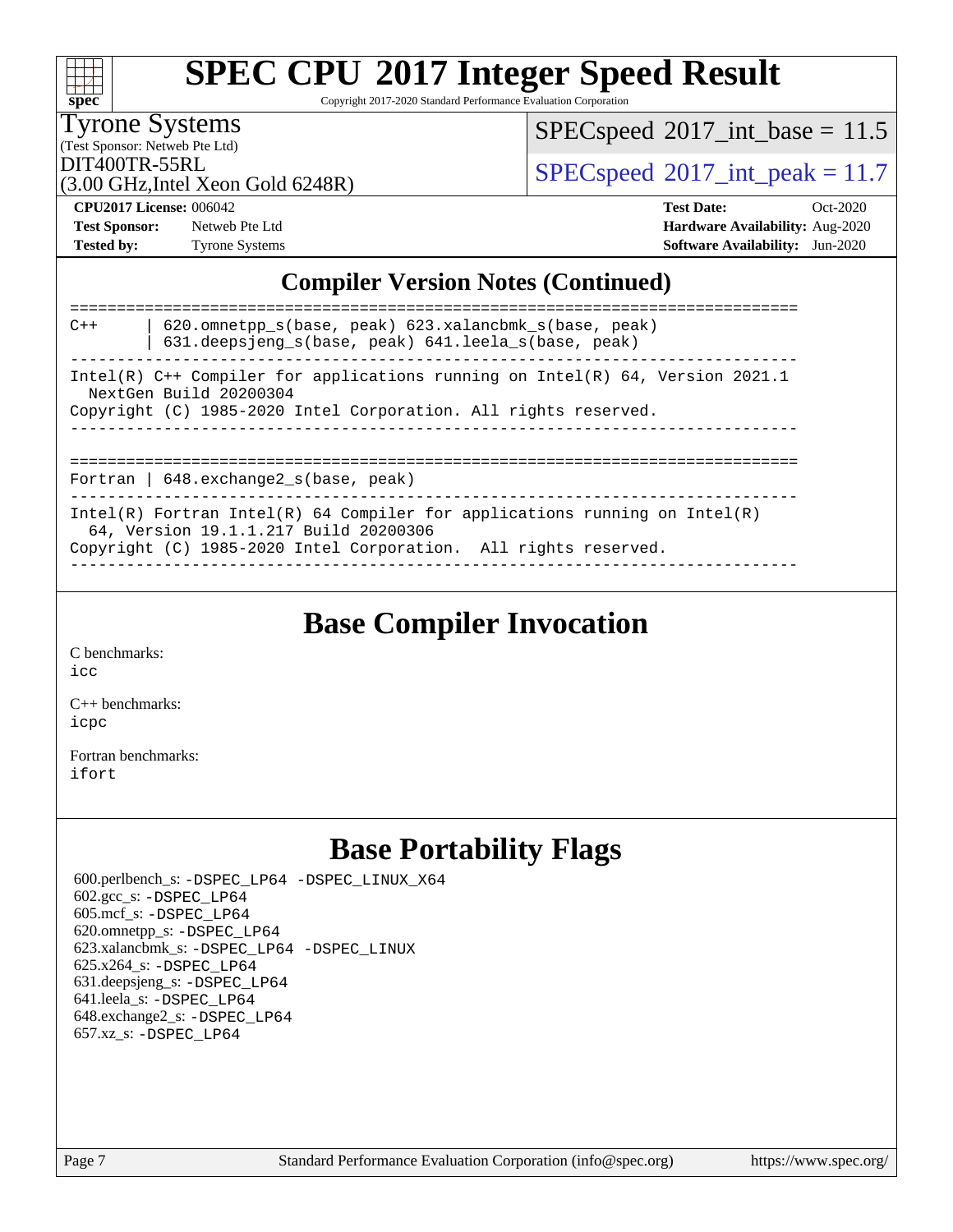Copyright 2017-2020 Standard Performance Evaluation Corporation

(Test Sponsor: Netweb Pte Ltd) Tyrone Systems

**[spec](http://www.spec.org/)**

 $SPECspeed^{\circ}2017\_int\_base = 11.5$  $SPECspeed^{\circ}2017\_int\_base = 11.5$ 

(3.00 GHz,Intel Xeon Gold 6248R)

DIT400TR-55RL<br> $SPEC speed^{\circ}2017$ \_int\_peak = 11.7

**[Test Sponsor:](http://www.spec.org/auto/cpu2017/Docs/result-fields.html#TestSponsor)** Netweb Pte Ltd **[Hardware Availability:](http://www.spec.org/auto/cpu2017/Docs/result-fields.html#HardwareAvailability)** Aug-2020 **[Tested by:](http://www.spec.org/auto/cpu2017/Docs/result-fields.html#Testedby)** Tyrone Systems **[Software Availability:](http://www.spec.org/auto/cpu2017/Docs/result-fields.html#SoftwareAvailability)** Jun-2020

**[CPU2017 License:](http://www.spec.org/auto/cpu2017/Docs/result-fields.html#CPU2017License)** 006042 **[Test Date:](http://www.spec.org/auto/cpu2017/Docs/result-fields.html#TestDate)** Oct-2020

### **[Base Optimization Flags](http://www.spec.org/auto/cpu2017/Docs/result-fields.html#BaseOptimizationFlags)**

#### [C benchmarks:](http://www.spec.org/auto/cpu2017/Docs/result-fields.html#Cbenchmarks)

[-m64](http://www.spec.org/cpu2017/results/res2020q4/cpu2017-20201012-24147.flags.html#user_CCbase_m64-icc) [-qnextgen](http://www.spec.org/cpu2017/results/res2020q4/cpu2017-20201012-24147.flags.html#user_CCbase_f-qnextgen) [-std=c11](http://www.spec.org/cpu2017/results/res2020q4/cpu2017-20201012-24147.flags.html#user_CCbase_std-icc-std_0e1c27790398a4642dfca32ffe6c27b5796f9c2d2676156f2e42c9c44eaad0c049b1cdb667a270c34d979996257aeb8fc440bfb01818dbc9357bd9d174cb8524) [-Wl,-plugin-opt=-x86-branches-within-32B-boundaries](http://www.spec.org/cpu2017/results/res2020q4/cpu2017-20201012-24147.flags.html#user_CCbase_f-x86-branches-within-32B-boundaries_0098b4e4317ae60947b7b728078a624952a08ac37a3c797dfb4ffeb399e0c61a9dd0f2f44ce917e9361fb9076ccb15e7824594512dd315205382d84209e912f3) [-Wl,-z,muldefs](http://www.spec.org/cpu2017/results/res2020q4/cpu2017-20201012-24147.flags.html#user_CCbase_link_force_multiple1_b4cbdb97b34bdee9ceefcfe54f4c8ea74255f0b02a4b23e853cdb0e18eb4525ac79b5a88067c842dd0ee6996c24547a27a4b99331201badda8798ef8a743f577) [-xCORE-AVX512](http://www.spec.org/cpu2017/results/res2020q4/cpu2017-20201012-24147.flags.html#user_CCbase_f-xCORE-AVX512) [-O3](http://www.spec.org/cpu2017/results/res2020q4/cpu2017-20201012-24147.flags.html#user_CCbase_f-O3) [-ffast-math](http://www.spec.org/cpu2017/results/res2020q4/cpu2017-20201012-24147.flags.html#user_CCbase_f-ffast-math) [-flto](http://www.spec.org/cpu2017/results/res2020q4/cpu2017-20201012-24147.flags.html#user_CCbase_f-flto) [-mfpmath=sse](http://www.spec.org/cpu2017/results/res2020q4/cpu2017-20201012-24147.flags.html#user_CCbase_f-mfpmath_70eb8fac26bde974f8ab713bc9086c5621c0b8d2f6c86f38af0bd7062540daf19db5f3a066d8c6684be05d84c9b6322eb3b5be6619d967835195b93d6c02afa1) [-funroll-loops](http://www.spec.org/cpu2017/results/res2020q4/cpu2017-20201012-24147.flags.html#user_CCbase_f-funroll-loops) [-fuse-ld=gold](http://www.spec.org/cpu2017/results/res2020q4/cpu2017-20201012-24147.flags.html#user_CCbase_f-fuse-ld_920b3586e2b8c6e0748b9c84fa9b744736ba725a32cab14ad8f3d4ad28eecb2f59d1144823d2e17006539a88734fe1fc08fc3035f7676166309105a78aaabc32) [-qopt-mem-layout-trans=4](http://www.spec.org/cpu2017/results/res2020q4/cpu2017-20201012-24147.flags.html#user_CCbase_f-qopt-mem-layout-trans_fa39e755916c150a61361b7846f310bcdf6f04e385ef281cadf3647acec3f0ae266d1a1d22d972a7087a248fd4e6ca390a3634700869573d231a252c784941a8) [-fopenmp](http://www.spec.org/cpu2017/results/res2020q4/cpu2017-20201012-24147.flags.html#user_CCbase_fopenmp_5aa2e47ce4f2ef030ba5d12d5a7a9c4e57167333d78243fcadb80b48d5abb78ff19333f8478e0b2a41e63049eb285965c145ccab7b93db7d0c4d59e4dc6f5591) [-DSPEC\\_OPENMP](http://www.spec.org/cpu2017/results/res2020q4/cpu2017-20201012-24147.flags.html#suite_CCbase_DSPEC_OPENMP) [-L/usr/local/je5.0.1-64/lib](http://www.spec.org/cpu2017/results/res2020q4/cpu2017-20201012-24147.flags.html#user_CCbase_jemalloc_link_path64_4b10a636b7bce113509b17f3bd0d6226c5fb2346b9178c2d0232c14f04ab830f976640479e5c33dc2bcbbdad86ecfb6634cbbd4418746f06f368b512fced5394) [-ljemalloc](http://www.spec.org/cpu2017/results/res2020q4/cpu2017-20201012-24147.flags.html#user_CCbase_jemalloc_link_lib_d1249b907c500fa1c0672f44f562e3d0f79738ae9e3c4a9c376d49f265a04b9c99b167ecedbf6711b3085be911c67ff61f150a17b3472be731631ba4d0471706)

[C++ benchmarks](http://www.spec.org/auto/cpu2017/Docs/result-fields.html#CXXbenchmarks):

[-m64](http://www.spec.org/cpu2017/results/res2020q4/cpu2017-20201012-24147.flags.html#user_CXXbase_m64-icc) [-qnextgen](http://www.spec.org/cpu2017/results/res2020q4/cpu2017-20201012-24147.flags.html#user_CXXbase_f-qnextgen) [-Wl,-plugin-opt=-x86-branches-within-32B-boundaries](http://www.spec.org/cpu2017/results/res2020q4/cpu2017-20201012-24147.flags.html#user_CXXbase_f-x86-branches-within-32B-boundaries_0098b4e4317ae60947b7b728078a624952a08ac37a3c797dfb4ffeb399e0c61a9dd0f2f44ce917e9361fb9076ccb15e7824594512dd315205382d84209e912f3) [-Wl,-z,muldefs](http://www.spec.org/cpu2017/results/res2020q4/cpu2017-20201012-24147.flags.html#user_CXXbase_link_force_multiple1_b4cbdb97b34bdee9ceefcfe54f4c8ea74255f0b02a4b23e853cdb0e18eb4525ac79b5a88067c842dd0ee6996c24547a27a4b99331201badda8798ef8a743f577) [-xCORE-AVX512](http://www.spec.org/cpu2017/results/res2020q4/cpu2017-20201012-24147.flags.html#user_CXXbase_f-xCORE-AVX512) [-O3](http://www.spec.org/cpu2017/results/res2020q4/cpu2017-20201012-24147.flags.html#user_CXXbase_f-O3) [-ffast-math](http://www.spec.org/cpu2017/results/res2020q4/cpu2017-20201012-24147.flags.html#user_CXXbase_f-ffast-math) [-flto](http://www.spec.org/cpu2017/results/res2020q4/cpu2017-20201012-24147.flags.html#user_CXXbase_f-flto) [-mfpmath=sse](http://www.spec.org/cpu2017/results/res2020q4/cpu2017-20201012-24147.flags.html#user_CXXbase_f-mfpmath_70eb8fac26bde974f8ab713bc9086c5621c0b8d2f6c86f38af0bd7062540daf19db5f3a066d8c6684be05d84c9b6322eb3b5be6619d967835195b93d6c02afa1) [-funroll-loops](http://www.spec.org/cpu2017/results/res2020q4/cpu2017-20201012-24147.flags.html#user_CXXbase_f-funroll-loops) [-fuse-ld=gold](http://www.spec.org/cpu2017/results/res2020q4/cpu2017-20201012-24147.flags.html#user_CXXbase_f-fuse-ld_920b3586e2b8c6e0748b9c84fa9b744736ba725a32cab14ad8f3d4ad28eecb2f59d1144823d2e17006539a88734fe1fc08fc3035f7676166309105a78aaabc32) [-qopt-mem-layout-trans=4](http://www.spec.org/cpu2017/results/res2020q4/cpu2017-20201012-24147.flags.html#user_CXXbase_f-qopt-mem-layout-trans_fa39e755916c150a61361b7846f310bcdf6f04e385ef281cadf3647acec3f0ae266d1a1d22d972a7087a248fd4e6ca390a3634700869573d231a252c784941a8) [-L/usr/local/IntelCompiler19/compilers\\_and\\_libraries\\_2020.1.217/linux/compiler/lib/intel64\\_lin](http://www.spec.org/cpu2017/results/res2020q4/cpu2017-20201012-24147.flags.html#user_CXXbase_linkpath_2cb6f503891ebf8baee7515f4e7d4ec1217444d1d05903cc0091ac4158de400651d2b2313a9fa414cb8a8f0e16ab029634f5c6db340f400369c190d4db8a54a0) [-lqkmalloc](http://www.spec.org/cpu2017/results/res2020q4/cpu2017-20201012-24147.flags.html#user_CXXbase_qkmalloc_link_lib_79a818439969f771c6bc311cfd333c00fc099dad35c030f5aab9dda831713d2015205805422f83de8875488a2991c0a156aaa600e1f9138f8fc37004abc96dc5)

#### [Fortran benchmarks](http://www.spec.org/auto/cpu2017/Docs/result-fields.html#Fortranbenchmarks):

[-m64](http://www.spec.org/cpu2017/results/res2020q4/cpu2017-20201012-24147.flags.html#user_FCbase_m64-icc) [-Wl,-plugin-opt=-x86-branches-within-32B-boundaries](http://www.spec.org/cpu2017/results/res2020q4/cpu2017-20201012-24147.flags.html#user_FCbase_f-x86-branches-within-32B-boundaries_0098b4e4317ae60947b7b728078a624952a08ac37a3c797dfb4ffeb399e0c61a9dd0f2f44ce917e9361fb9076ccb15e7824594512dd315205382d84209e912f3) [-xCORE-AVX512](http://www.spec.org/cpu2017/results/res2020q4/cpu2017-20201012-24147.flags.html#user_FCbase_f-xCORE-AVX512) [-O3](http://www.spec.org/cpu2017/results/res2020q4/cpu2017-20201012-24147.flags.html#user_FCbase_f-O3) [-ipo](http://www.spec.org/cpu2017/results/res2020q4/cpu2017-20201012-24147.flags.html#user_FCbase_f-ipo) [-no-prec-div](http://www.spec.org/cpu2017/results/res2020q4/cpu2017-20201012-24147.flags.html#user_FCbase_f-no-prec-div) [-qopt-mem-layout-trans=4](http://www.spec.org/cpu2017/results/res2020q4/cpu2017-20201012-24147.flags.html#user_FCbase_f-qopt-mem-layout-trans_fa39e755916c150a61361b7846f310bcdf6f04e385ef281cadf3647acec3f0ae266d1a1d22d972a7087a248fd4e6ca390a3634700869573d231a252c784941a8) [-nostandard-realloc-lhs](http://www.spec.org/cpu2017/results/res2020q4/cpu2017-20201012-24147.flags.html#user_FCbase_f_2003_std_realloc_82b4557e90729c0f113870c07e44d33d6f5a304b4f63d4c15d2d0f1fab99f5daaed73bdb9275d9ae411527f28b936061aa8b9c8f2d63842963b95c9dd6426b8a) [-align array32byte](http://www.spec.org/cpu2017/results/res2020q4/cpu2017-20201012-24147.flags.html#user_FCbase_align_array32byte_b982fe038af199962ba9a80c053b8342c548c85b40b8e86eb3cc33dee0d7986a4af373ac2d51c3f7cf710a18d62fdce2948f201cd044323541f22fc0fffc51b6) [-mbranches-within-32B-boundaries](http://www.spec.org/cpu2017/results/res2020q4/cpu2017-20201012-24147.flags.html#user_FCbase_f-mbranches-within-32B-boundaries)

### **[Peak Compiler Invocation](http://www.spec.org/auto/cpu2017/Docs/result-fields.html#PeakCompilerInvocation)**

[C benchmarks](http://www.spec.org/auto/cpu2017/Docs/result-fields.html#Cbenchmarks):

[icc](http://www.spec.org/cpu2017/results/res2020q4/cpu2017-20201012-24147.flags.html#user_CCpeak_intel_icc_66fc1ee009f7361af1fbd72ca7dcefbb700085f36577c54f309893dd4ec40d12360134090235512931783d35fd58c0460139e722d5067c5574d8eaf2b3e37e92)

[C++ benchmarks:](http://www.spec.org/auto/cpu2017/Docs/result-fields.html#CXXbenchmarks) [icpc](http://www.spec.org/cpu2017/results/res2020q4/cpu2017-20201012-24147.flags.html#user_CXXpeak_intel_icpc_c510b6838c7f56d33e37e94d029a35b4a7bccf4766a728ee175e80a419847e808290a9b78be685c44ab727ea267ec2f070ec5dc83b407c0218cded6866a35d07)

[Fortran benchmarks](http://www.spec.org/auto/cpu2017/Docs/result-fields.html#Fortranbenchmarks): [ifort](http://www.spec.org/cpu2017/results/res2020q4/cpu2017-20201012-24147.flags.html#user_FCpeak_intel_ifort_8111460550e3ca792625aed983ce982f94888b8b503583aa7ba2b8303487b4d8a21a13e7191a45c5fd58ff318f48f9492884d4413fa793fd88dd292cad7027ca)

### **[Peak Portability Flags](http://www.spec.org/auto/cpu2017/Docs/result-fields.html#PeakPortabilityFlags)**

 600.perlbench\_s: [-DSPEC\\_LP64](http://www.spec.org/cpu2017/results/res2020q4/cpu2017-20201012-24147.flags.html#b600.perlbench_s_peakPORTABILITY_DSPEC_LP64) [-DSPEC\\_LINUX\\_X64](http://www.spec.org/cpu2017/results/res2020q4/cpu2017-20201012-24147.flags.html#b600.perlbench_s_peakCPORTABILITY_DSPEC_LINUX_X64) 602.gcc\_s: [-DSPEC\\_LP64](http://www.spec.org/cpu2017/results/res2020q4/cpu2017-20201012-24147.flags.html#suite_peakCCLD602_gcc_s_DSPEC_LP64)(\*) [-DSPEC\\_LP64](http://www.spec.org/cpu2017/results/res2020q4/cpu2017-20201012-24147.flags.html#suite_peakPORTABILITY602_gcc_s_DSPEC_LP64) 605.mcf\_s: [-DSPEC\\_LP64](http://www.spec.org/cpu2017/results/res2020q4/cpu2017-20201012-24147.flags.html#suite_peakPORTABILITY605_mcf_s_DSPEC_LP64) 620.omnetpp\_s: [-DSPEC\\_LP64](http://www.spec.org/cpu2017/results/res2020q4/cpu2017-20201012-24147.flags.html#suite_peakPORTABILITY620_omnetpp_s_DSPEC_LP64) 623.xalancbmk\_s: [-DSPEC\\_LP64](http://www.spec.org/cpu2017/results/res2020q4/cpu2017-20201012-24147.flags.html#suite_peakPORTABILITY623_xalancbmk_s_DSPEC_LP64) [-DSPEC\\_LINUX](http://www.spec.org/cpu2017/results/res2020q4/cpu2017-20201012-24147.flags.html#b623.xalancbmk_s_peakCXXPORTABILITY_DSPEC_LINUX) 625.x264\_s: [-DSPEC\\_LP64](http://www.spec.org/cpu2017/results/res2020q4/cpu2017-20201012-24147.flags.html#suite_peakPORTABILITY625_x264_s_DSPEC_LP64) 631.deepsjeng\_s: [-DSPEC\\_LP64](http://www.spec.org/cpu2017/results/res2020q4/cpu2017-20201012-24147.flags.html#suite_peakPORTABILITY631_deepsjeng_s_DSPEC_LP64) 641.leela\_s: [-DSPEC\\_LP64](http://www.spec.org/cpu2017/results/res2020q4/cpu2017-20201012-24147.flags.html#suite_peakPORTABILITY641_leela_s_DSPEC_LP64)

**(Continued on next page)**

Page 8 Standard Performance Evaluation Corporation [\(info@spec.org\)](mailto:info@spec.org) <https://www.spec.org/>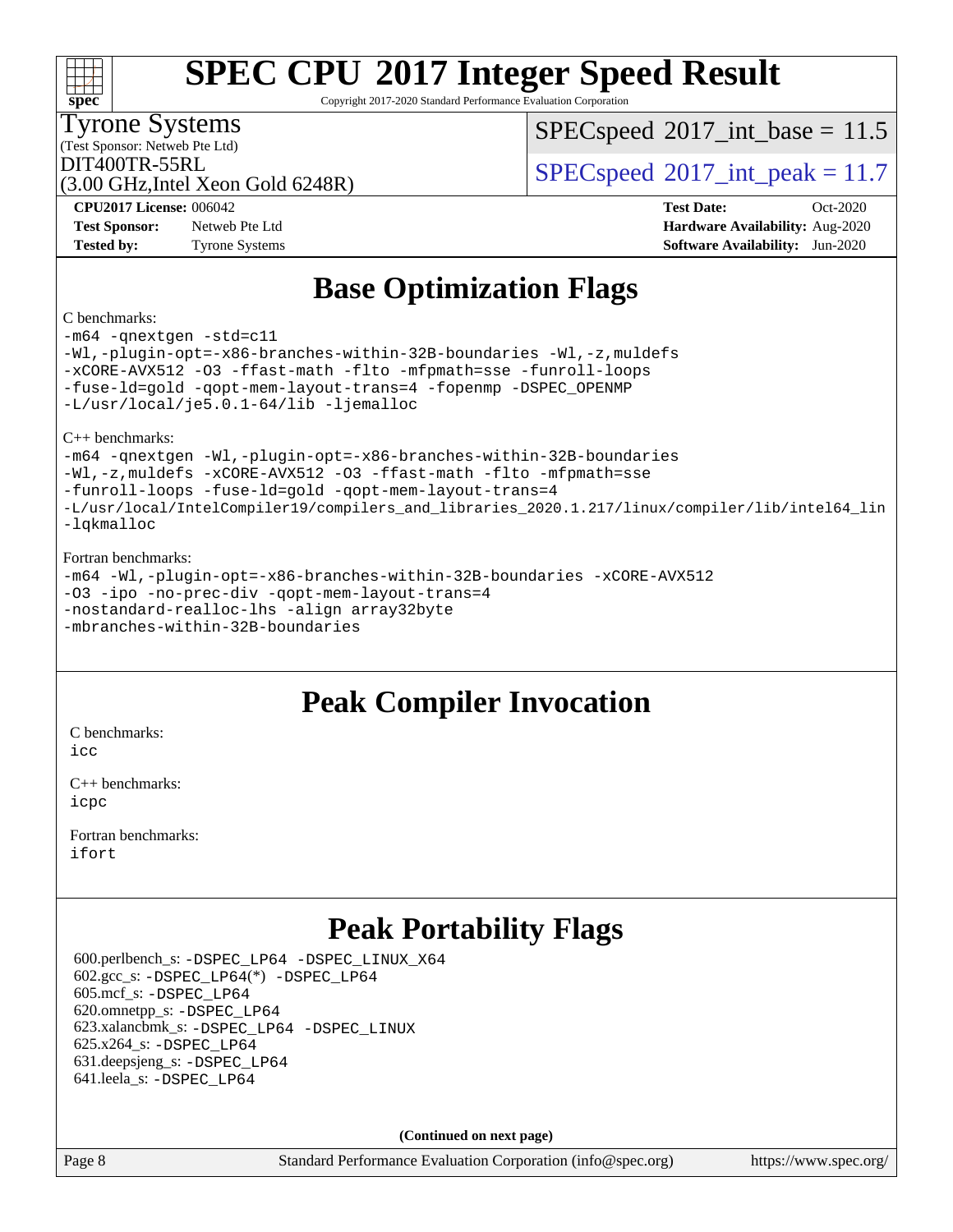Copyright 2017-2020 Standard Performance Evaluation Corporation

Tyrone Systems

**[spec](http://www.spec.org/)**

(Test Sponsor: Netweb Pte Ltd)

 $SPECspeed^{\circ}2017\_int\_base = 11.5$  $SPECspeed^{\circ}2017\_int\_base = 11.5$ 

(3.00 GHz,Intel Xeon Gold 6248R)

 $DIT400TR-55RL$ <br>[SPECspeed](http://www.spec.org/auto/cpu2017/Docs/result-fields.html#SPECspeed2017intpeak)®[2017\\_int\\_peak = 1](http://www.spec.org/auto/cpu2017/Docs/result-fields.html#SPECspeed2017intpeak)1.7

**[Test Sponsor:](http://www.spec.org/auto/cpu2017/Docs/result-fields.html#TestSponsor)** Netweb Pte Ltd **[Hardware Availability:](http://www.spec.org/auto/cpu2017/Docs/result-fields.html#HardwareAvailability)** Aug-2020 **[Tested by:](http://www.spec.org/auto/cpu2017/Docs/result-fields.html#Testedby)** Tyrone Systems **[Software Availability:](http://www.spec.org/auto/cpu2017/Docs/result-fields.html#SoftwareAvailability)** Jun-2020

**[CPU2017 License:](http://www.spec.org/auto/cpu2017/Docs/result-fields.html#CPU2017License)** 006042 **[Test Date:](http://www.spec.org/auto/cpu2017/Docs/result-fields.html#TestDate)** Oct-2020

## **[Peak Portability Flags \(Continued\)](http://www.spec.org/auto/cpu2017/Docs/result-fields.html#PeakPortabilityFlags)**

 648.exchange2\_s: [-DSPEC\\_LP64](http://www.spec.org/cpu2017/results/res2020q4/cpu2017-20201012-24147.flags.html#suite_peakPORTABILITY648_exchange2_s_DSPEC_LP64) 657.xz\_s: [-DSPEC\\_LP64](http://www.spec.org/cpu2017/results/res2020q4/cpu2017-20201012-24147.flags.html#suite_peakPORTABILITY657_xz_s_DSPEC_LP64)

(\*) Indicates a portability flag that was found in a non-portability variable.

## **[Peak Optimization Flags](http://www.spec.org/auto/cpu2017/Docs/result-fields.html#PeakOptimizationFlags)**

[C benchmarks](http://www.spec.org/auto/cpu2017/Docs/result-fields.html#Cbenchmarks):

```
 600.perlbench_s: -Wl,-z,muldefs -prof-gen(pass 1) -prof-use(pass 2)
-xCORE-AVX512 -ipo -O3 -no-prec-div
-qopt-mem-layout-trans=4 -fno-strict-overflow
-mbranches-within-32B-boundaries
-L/usr/local/je5.0.1-64/lib -ljemalloc
```

```
 602.gcc_s: -m64 -qnextgen -std=c11 -fuse-ld=gold
-Wl,-plugin-opt=-x86-branches-within-32B-boundaries
-Wl,-z,muldefs -fprofile-generate(pass 1)
-fprofile-use=default.profdata(pass 2) -xCORE-AVX512 -flto
-Ofast(pass 1) -O3 -ffast-math -qopt-mem-layout-trans=4
-L/usr/local/je5.0.1-64/lib -ljemalloc
```
605.mcf\_s: basepeak = yes

 625.x264\_s: [-m64](http://www.spec.org/cpu2017/results/res2020q4/cpu2017-20201012-24147.flags.html#user_peakCCLD625_x264_s_m64-icc) [-qnextgen](http://www.spec.org/cpu2017/results/res2020q4/cpu2017-20201012-24147.flags.html#user_peakCCLD625_x264_s_f-qnextgen) [-std=c11](http://www.spec.org/cpu2017/results/res2020q4/cpu2017-20201012-24147.flags.html#user_peakCCLD625_x264_s_std-icc-std_0e1c27790398a4642dfca32ffe6c27b5796f9c2d2676156f2e42c9c44eaad0c049b1cdb667a270c34d979996257aeb8fc440bfb01818dbc9357bd9d174cb8524) [-Wl,-plugin-opt=-x86-branches-within-32B-boundaries](http://www.spec.org/cpu2017/results/res2020q4/cpu2017-20201012-24147.flags.html#user_peakLDFLAGS625_x264_s_f-x86-branches-within-32B-boundaries_0098b4e4317ae60947b7b728078a624952a08ac37a3c797dfb4ffeb399e0c61a9dd0f2f44ce917e9361fb9076ccb15e7824594512dd315205382d84209e912f3) [-Wl,-z,muldefs](http://www.spec.org/cpu2017/results/res2020q4/cpu2017-20201012-24147.flags.html#user_peakEXTRA_LDFLAGS625_x264_s_link_force_multiple1_b4cbdb97b34bdee9ceefcfe54f4c8ea74255f0b02a4b23e853cdb0e18eb4525ac79b5a88067c842dd0ee6996c24547a27a4b99331201badda8798ef8a743f577) [-xCORE-AVX512](http://www.spec.org/cpu2017/results/res2020q4/cpu2017-20201012-24147.flags.html#user_peakCOPTIMIZE625_x264_s_f-xCORE-AVX512) [-flto](http://www.spec.org/cpu2017/results/res2020q4/cpu2017-20201012-24147.flags.html#user_peakCOPTIMIZE625_x264_s_f-flto) [-O3](http://www.spec.org/cpu2017/results/res2020q4/cpu2017-20201012-24147.flags.html#user_peakCOPTIMIZE625_x264_s_f-O3) [-ffast-math](http://www.spec.org/cpu2017/results/res2020q4/cpu2017-20201012-24147.flags.html#user_peakCOPTIMIZE625_x264_s_f-ffast-math) [-fuse-ld=gold](http://www.spec.org/cpu2017/results/res2020q4/cpu2017-20201012-24147.flags.html#user_peakCOPTIMIZE625_x264_s_f-fuse-ld_920b3586e2b8c6e0748b9c84fa9b744736ba725a32cab14ad8f3d4ad28eecb2f59d1144823d2e17006539a88734fe1fc08fc3035f7676166309105a78aaabc32) [-qopt-mem-layout-trans=4](http://www.spec.org/cpu2017/results/res2020q4/cpu2017-20201012-24147.flags.html#user_peakCOPTIMIZE625_x264_s_f-qopt-mem-layout-trans_fa39e755916c150a61361b7846f310bcdf6f04e385ef281cadf3647acec3f0ae266d1a1d22d972a7087a248fd4e6ca390a3634700869573d231a252c784941a8) [-fno-alias](http://www.spec.org/cpu2017/results/res2020q4/cpu2017-20201012-24147.flags.html#user_peakEXTRA_OPTIMIZE625_x264_s_f-no-alias_77dbac10d91cbfe898fbf4a29d1b29b694089caa623bdd1baccc9957d4edbe8d106c0b357e2748a65b44fc9e83d78098bb898077f3fe92f9faf24f7bd4a07ed7) [-L/usr/local/je5.0.1-64/lib](http://www.spec.org/cpu2017/results/res2020q4/cpu2017-20201012-24147.flags.html#user_peakEXTRA_LIBS625_x264_s_jemalloc_link_path64_4b10a636b7bce113509b17f3bd0d6226c5fb2346b9178c2d0232c14f04ab830f976640479e5c33dc2bcbbdad86ecfb6634cbbd4418746f06f368b512fced5394) [-ljemalloc](http://www.spec.org/cpu2017/results/res2020q4/cpu2017-20201012-24147.flags.html#user_peakEXTRA_LIBS625_x264_s_jemalloc_link_lib_d1249b907c500fa1c0672f44f562e3d0f79738ae9e3c4a9c376d49f265a04b9c99b167ecedbf6711b3085be911c67ff61f150a17b3472be731631ba4d0471706)

 $657.xz$ \_s: basepeak = yes

[C++ benchmarks:](http://www.spec.org/auto/cpu2017/Docs/result-fields.html#CXXbenchmarks)

620.omnetpp\_s: basepeak = yes

623.xalancbmk\_s: basepeak = yes

631.deepsjeng\_s: basepeak = yes

641.leela\_s: basepeak = yes

[Fortran benchmarks](http://www.spec.org/auto/cpu2017/Docs/result-fields.html#Fortranbenchmarks):

**(Continued on next page)**